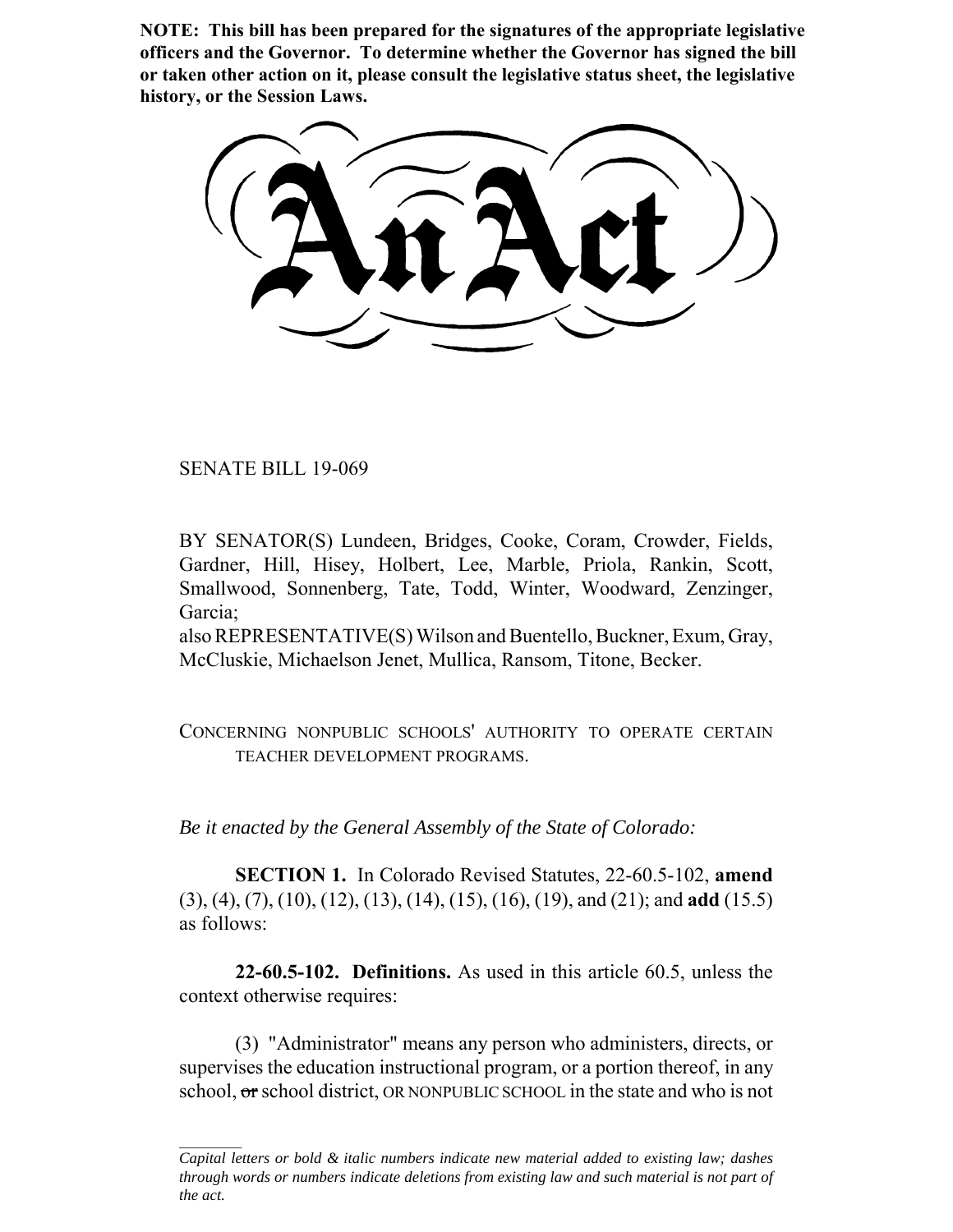the chief executive officer or an assistant chief executive officer of such school.

(4) "Alternative teacher contract" means a contract, as described in section 22-60.5-207, entered into for an alternative teacher position by a holder of an alternative teacher license pursuant to section 22-60.5-201  $(1)(a)$  and a school district,  $\sigma r$  board of cooperative services, OR NONPUBLIC SCHOOL that provides, or charter school that provides or participates in, a one-year or two-year alternative teacher program.

(7) "Approved induction program" means a program of continuing professional development for initial licensees that meets the standards of the state board of education and that upon completion leads to a recommendation for licensure by the school district or districts, charter school, or the institute, OR NONPUBLIC SCHOOL providing such induction program.

(10) "Designated agency" means a school district or districts, a board of cooperative services, an accepted institution of higher education, a nonprofit organization, a charter school, the institute, A NONPUBLIC SCHOOL, or any combination thereof, that is responsible for the organization, management, and operation of an approved alternative teacher program.

(12) "Mentor administrator" means any administrator who is designated by the school district or districts, charter school, or the institute, OR NONPUBLIC SCHOOL providing an approved induction program for initial administrator licensees and who has demonstrated outstanding administrative skills and school leadership and can provide exemplary modeling and counseling to initial administrator licensees participating in an approved induction program.

(13) "Mentor principal" means any principal who is designated by the school district or districts, charter school, or the institute, OR NONPUBLIC SCHOOL providing an approved induction program for initial principal licensees and who has demonstrated outstanding principal skills and school leadership and can provide exemplary modeling and counseling to initial principal licensees participating in an approved induction program.

(14) "Mentor special services provider" means any special services

PAGE 2-SENATE BILL 19-069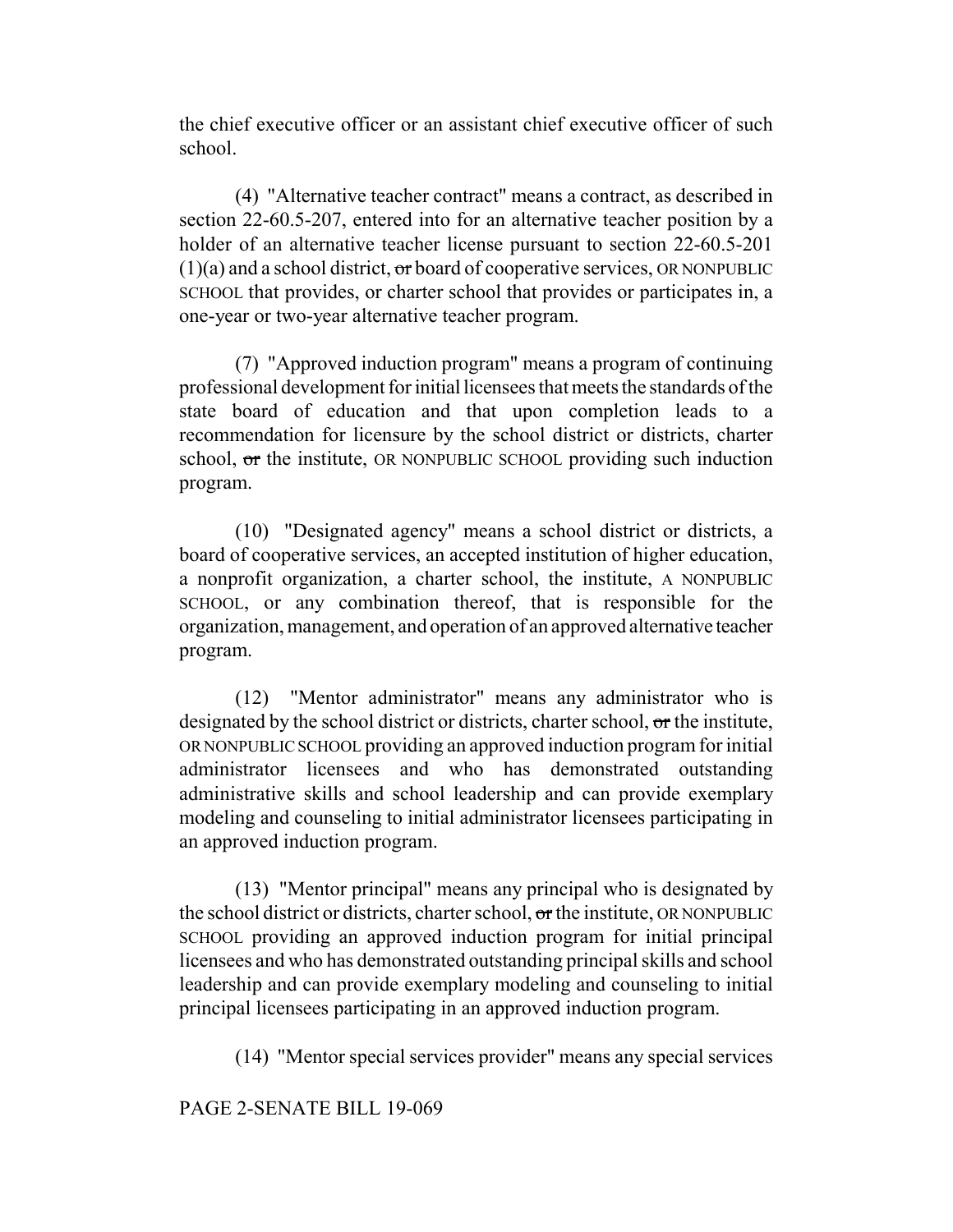provider who is designated by the school district or districts, charter school, or the institute, OR NONPUBLIC SCHOOL providing an approved induction program for initial special services licensees and who has demonstrated outstanding special services provider skills and school leadership and can provide exemplary modeling and counseling to initial special services licensees participating in an approved induction program.

(15) "Mentor teacher" means:

(a) A teacher designated by the school district,  $\sigma$  charter school, OR NONPUBLIC SCHOOL employing an alternative teacher and who has demonstrated outstanding teaching and school leadership and can provide exemplary modeling and counseling to alternative teachers participating in an alternative teacher program; or

(b) Any teacher who is designated by the school district or districts, charter school, or the institute, OR NONPUBLIC SCHOOL providing an approved induction program for initial teacher licensees and who has demonstrated outstanding teaching and school leadership and can provide exemplary modeling and counseling to initial teacher licensees participating in an approved induction program.

(15.5) "NONPUBLIC SCHOOL" MEANS ANY INDEPENDENT OR PAROCHIAL SCHOOL THAT PROVIDES A BASIC ACADEMIC EDUCATION, AS DEFINED IN SECTION 22-33-104 (2)(b). NEITHER THE STATE BOARD OF EDUCATION NOR ANY LOCAL SCHOOL BOARD OF EDUCATION HAS JURISDICTION OVER THE INTERNAL AFFAIRS OF ANY INDEPENDENT OR PAROCHIAL SCHOOL IN COLORADO.

(16) "Principal" means any person who is employed as the chief executive officer or an assistant chief executive officer of any school OR NONPUBLIC SCHOOL in the state and who administers, directs, or supervises the education instructional program in such school OR NONPUBLIC SCHOOL.

(19) "Special services provider" means any person other than a teacher, principal, or administrator who is employed by any school district, charter school, or the institute, OR NONPUBLIC SCHOOL to provide professional services to students in direct support of the education instructional program.

# PAGE 3-SENATE BILL 19-069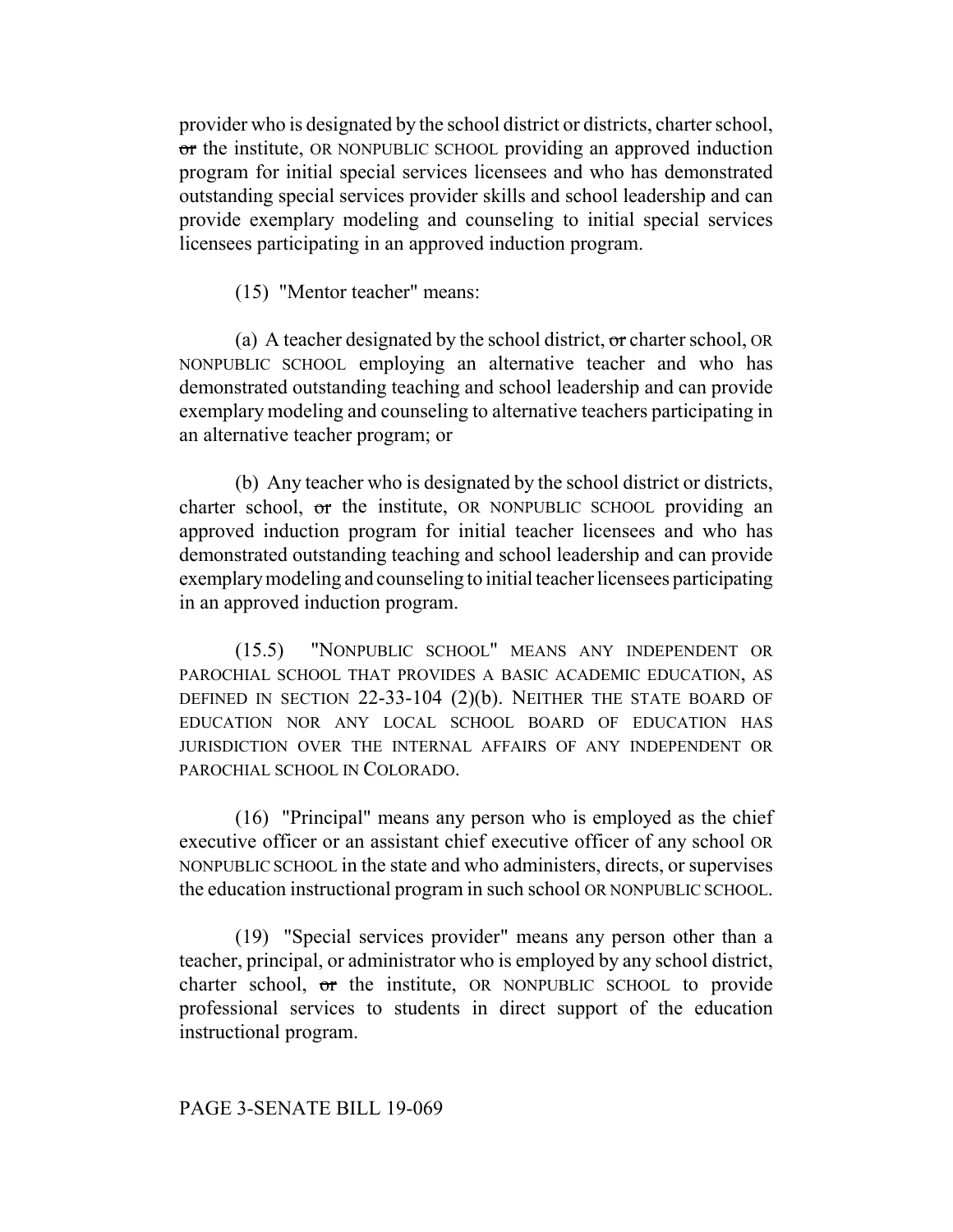(21) "Teacher" means any person employed to instruct students in any school OR NONPUBLIC SCHOOL in the state.

**SECTION 2.** In Colorado Revised Statutes, 22-60.5-108, **amend** (4) as follows:

**22-60.5-108. Procedure - denial, suspension, annulment, or revocation - license, certificate, endorsement, or authorization.** (4) When the department of education denies, annuls, or revokes a license, certificate, endorsement, or authorization because the applicant or holder was convicted of felony child abuse or a felony offense involving unlawful sexual behavior pursuant to section 22-60.5-107 (2.5), the department shall enter into a settlement agreement with that individual that prohibits the individual from ever teaching at a public or private NONPUBLIC school in the United States.

**SECTION 3.** In Colorado Revised Statutes, 22-60.5-111, **amend**  $(14)(a)$ ,  $(14)(b)$  introductory portion,  $(14)(b)(I)$ ,  $(14)(b)(II)$ ,  $(14)(c)(II)$ , and  $(14)(e)$ (I) as follows:

**22-60.5-111. Authorization - types - applicants' qualifications rules.** (14) **Principal authorization.** (a) The department may issue a principal authorization to a person who does not hold a principal license but who holds an earned baccalaureate or higher degree from an accepted institution of higher education and who will be employed pursuant to the provisions of section 22-60.5-305.5 by a school district, or charter school, OR NONPUBLIC SCHOOL under an individualized alternative principal program if the program is approved by the state board of education as provided in this subsection (14). A school district may employ a person who holds a principal authorization to perform the duties of a principal or a vice-principal in a school, so long as the person who holds the authorization is under the supervision of a professional principal licensee.

(b) To receive a principal authorization, a person, in collaboration with a school district, charter school, or the institute, OR NONPUBLIC SCHOOL, shall submit to the department of education documentation that includes:

(I) The course work, practicums, and other educational requirements, identified by the person and the collaborating school district,

PAGE 4-SENATE BILL 19-069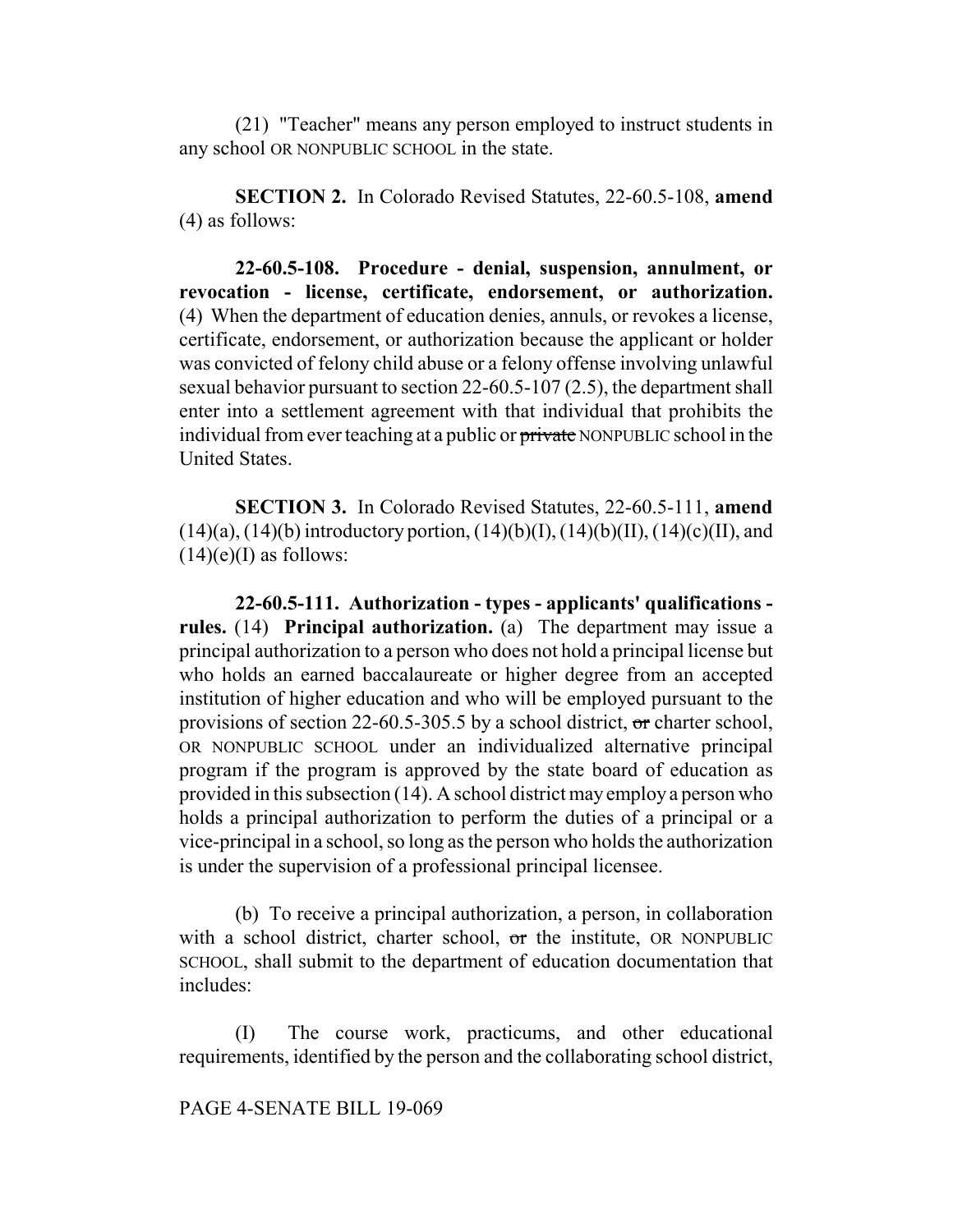charter school, or the institute, OR NONPUBLIC SCHOOL that will comprise the person's individualized alternative principal program and that the person will complete while he or she is employed under the principal authorization; and

(II) A letter from the collaborating school district or charter school stating the school district's, or charter school's, OR NONPUBLIC SCHOOL'S intention to employ the applicant as a principal or a vice-principal upon issuance of the principal authorization; and

(c) At a minimum, a person's individualized alternative principal program shall ensure that:

(II) The person receives coaching and mentoring from one or more licensed principals and administrators and continuing performance-based assessment of the person's skills development; EXCEPT THAT, IF THE PERSON PARTICIPATES IN AN INDIVIDUALIZED ALTERNATIVE PRINCIPAL PROGRAM OFFERED BY A NONPUBLIC SCHOOL, THE PERSON MUST RECEIVE COACHING AND MENTORING FROM ONE OR MORE PRINCIPALS AND ADMINISTRATORS WHO HAVE THREE OR MORE YEARS OF EXPERIENCE IN A NONPUBLIC SCHOOL; and

(e)  $(I)$  A school district, or charter school, OR NONPUBLIC SCHOOL that employs a person who holds a principal authorization may provide an induction program for the person, as described in section 22-60.5-304. If the person successfully completes the induction program while employed under the principal authorization, the person may apply completion of the induction program toward meeting the requirements for a professional principal license.

**SECTION 4.** In Colorado Revised Statutes, **amend** 22-60.5-114 as follows:

**22-60.5-114. State board of education - waivers.** (1) Notwithstanding any law to the contrary and upon application of any institution of higher education, school district, board of cooperative services, charter school, or the institute, OR NONPUBLIC SCHOOL the state board of education is authorized to waive any requirement imposed by this article 60.5 in regard to alternative teacher programs or approved induction programs. Such waiver may be granted only upon a majority vote of the

PAGE 5-SENATE BILL 19-069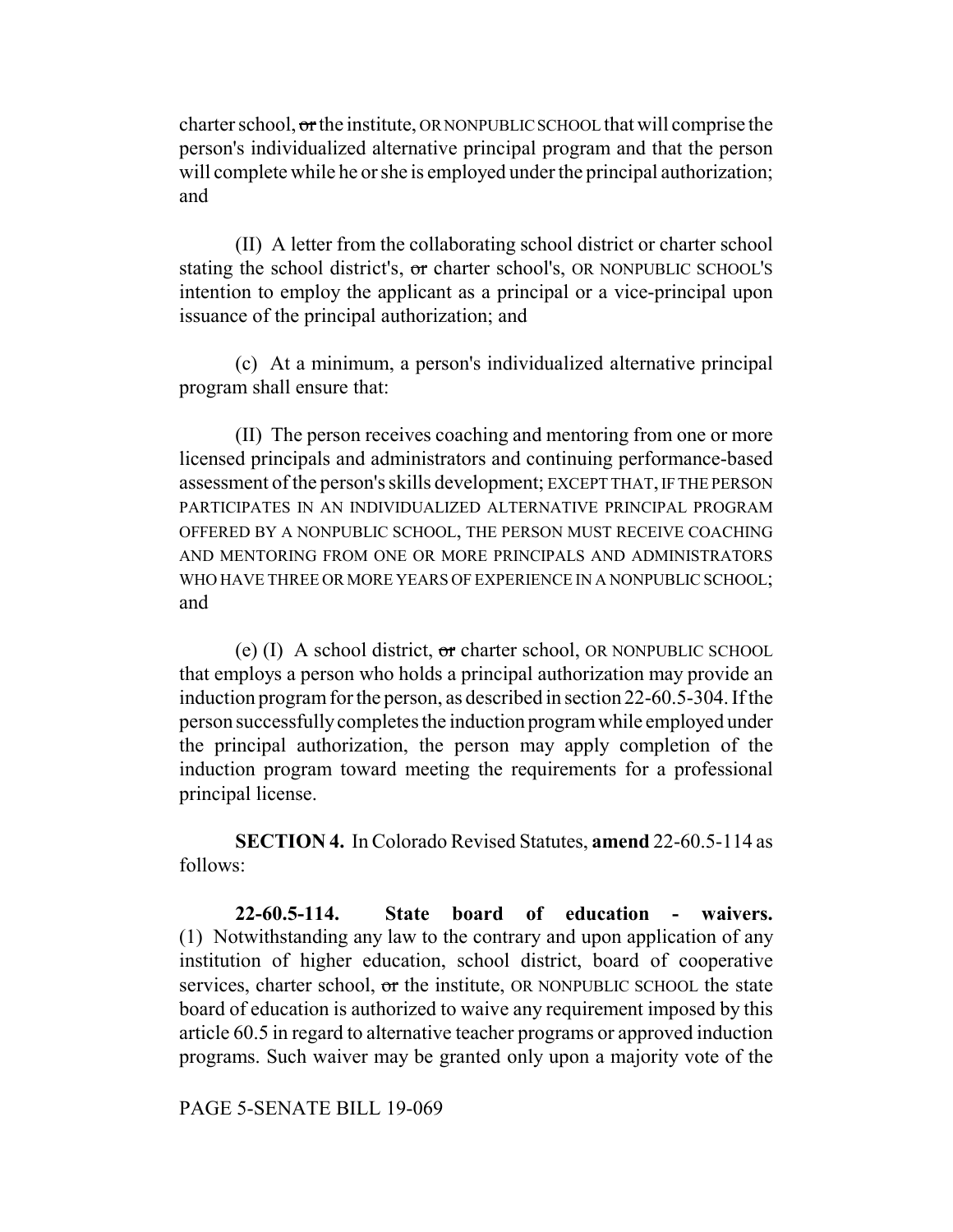members of the state board of education and upon a sufficient showing that such waiver is necessary to allow innovative programs intended to improve the quality of such educators. The state board of education shall promulgate rules regarding such procedures and criteria necessary for the implementation of this section.

(2) Notwithstanding the provisions of subsection (1) of this section, the state board of education may grant a waiver of the induction program requirement upon a two-thirds majority vote of the board members and upon a sufficient showing that implementation of an induction program would cause extreme hardship to the school district, charter school, or the institute, OR NONPUBLIC SCHOOL. An application for waiver of the induction program requirement shall include a plan for the support, assistance, and training of initially licensed educators.

(3) Upon application by a school district, NONPUBLIC SCHOOL, or board of cooperative services, the state board may grant a waiver of the requirement that a person applying for an initial license demonstrate professional competencies. Such a waiver may be granted only by a two-thirds majority vote of the board members following a demonstration that:

(a) The license applicant is employed by the school district, NONPUBLIC SCHOOL, or board of cooperative services under an authorization issued pursuant to section 22-60.5-111;

(b) Enforcement of the requirement would cause extreme hardship to the school district, NONPUBLIC SCHOOL, or board of cooperative services or to the license applicant; and

(c) The skill level of the license applicant is comparable to the skill level of an applicant who has successfully demonstrated professional competencies. The school district, NONPUBLIC SCHOOL, or board of cooperative services shall provide documentary evidence of the skill level of the license applicant.

**SECTION 5.** In Colorado Revised Statutes, 22-60.5-115, **amend**  $(2)(e)$  as follows:

**22-60.5-115. Rules.** (2) The state board of education shall

PAGE 6-SENATE BILL 19-069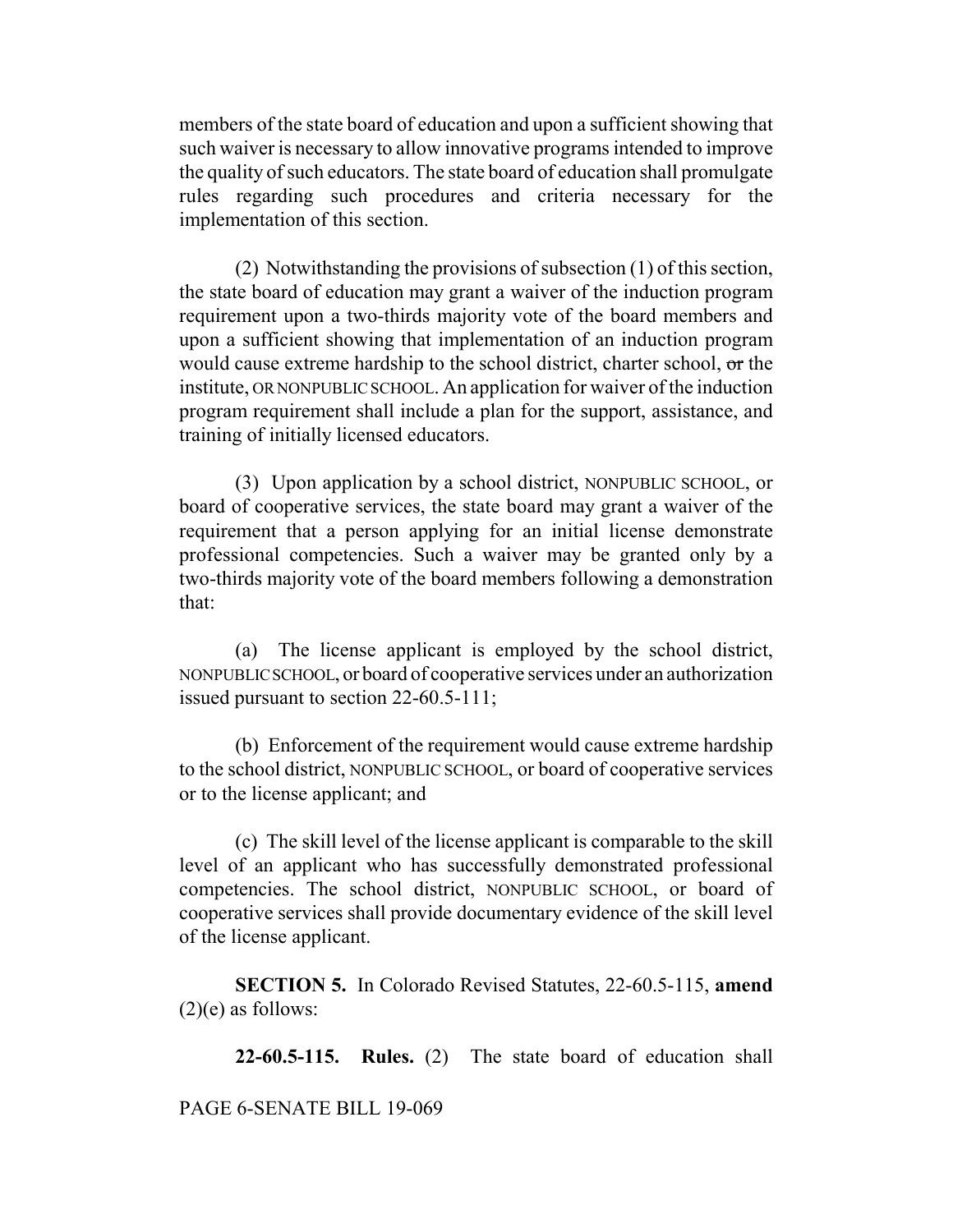promulgate rules as necessary to implement sections 22-60.5-201 (1)(a) and 22-60.5-205. The rules must include, but need not be limited to, the following:

(e) Procedures and criteria for performance evaluations of alternative teachers which shall be in accordance with section 22-9-106. However, the state board may provide for such performance evaluations by mentor teachers. NOTWITHSTANDING ANY OTHER PROVISION OF THIS ARTICLE 60.5, A NONPUBLIC SCHOOL IS NOT REQUIRED TO CONDUCT PERFORMANCE EVALUATIONS OF ANY TEACHER IN ACCORDANCE WITH SECTION 22-9-106; EXCEPT THAT THE STATE BOARD MAY REQUIRE A NONPUBLIC SCHOOL TO PERIODICALLY EVALUATE A PERSON PARTICIPATING IN AN INDUCTION PROGRAM OR ALTERNATIVE PREPARATION PROGRAM PURSUANT TO THIS ARTICLE 60.5 TO ENSURE THAT THE PERSON MEETS OR EXCEEDS THE QUALITY STANDARDS ESTABLISHED BY THE STATE BOARD FOR THAT PERSON'S PROFESSION.

**SECTION 6.** In Colorado Revised Statutes, 22-60.5-201, **amend**  $(1)(a)(IV), (1)(a)(V), (1)(b)(III)(A), and (1)(c)(I)(B)$  as follows:

**22-60.5-201. Types of teacher licenses issued - term - definition - rules.** (1) The department is designated as the sole agency authorized to issue the following teacher licenses to persons of good moral character:

(a) **Alternative teacher license.** (IV) An alternative teacher license is valid in any school district, or charter school, OR NONPUBLIC SCHOOL and entitles the holder to work exclusively as an alternative teacher pursuant to the terms of an alternative teacher contract. A holder of an alternative teacher license is the teacher of record.

(V) For applicants enrolled in a one-year alternative teacher program, the alternative teacher license issued pursuant to this subsection (1)(a) is valid for a period of one year after the date of issuance and may be renewed for only one additional year, but only upon written evidence that the employing school district, board of cooperative services, or charter school, OR NONPUBLIC SCHOOL anticipates extending the alternative teacher's contract for one additional year pursuant to section 22-60.5-207 (2). For applicants enrolled in a two-year alternative teacher program, the alternative teacher license issued pursuant to this subsection (1)(a) is valid for a period of two years after the date of issuance.

## PAGE 7-SENATE BILL 19-069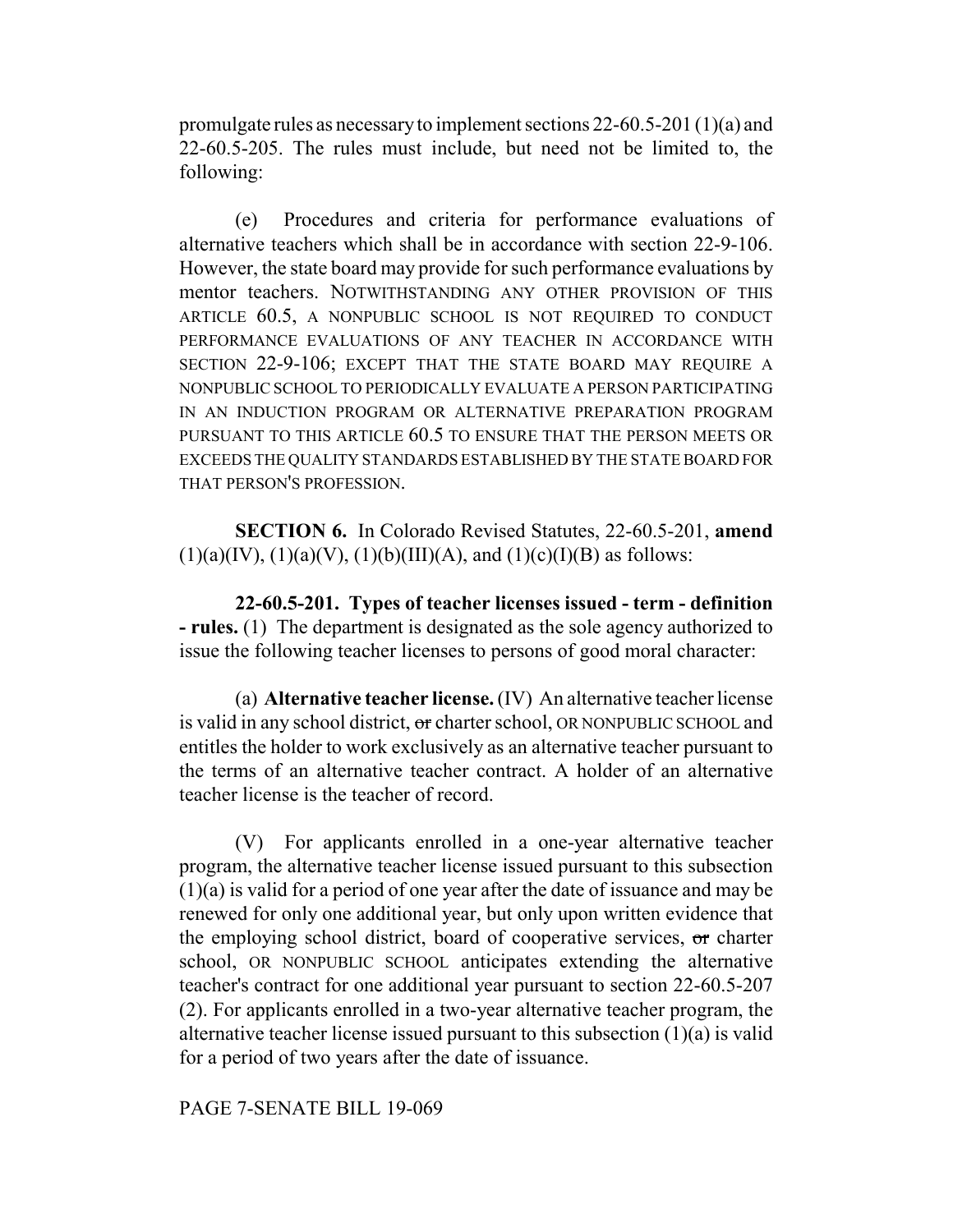(b) **Initial teacher license.** (III) (A) An initial teacher license is valid in any school districts OR NONPUBLIC SCHOOLS that provide, or charter schools that provide or participate in, an approved induction program for teachers or have obtained a waiver of the approved induction program requirement pursuant to section 22-60.5-114 (2). Except as otherwise provided in subsection  $(1)(b)(III)(B)$  of this section, any initial license issued pursuant to this subsection (1)(b) is valid for a period of three years after the date of issuance and is renewable only once for an additional period of three years.

(c) **Professional teacher license.** (I) Except as otherwise provided in subsections (1)(c)(II), (1)(c)(II.5), and (1)(c)(II.7) of this section, the department of education may, in its discretion, issue a professional teacher license to any applicant who:

(B) Has completed an approved induction program and has been recommended for licensure by the school districts, charter school, or the institute, OR NONPUBLIC SCHOOL that provided such induction program; except that the applicant need not complete an approved induction program as an initial teacher licensee if the applicant previously completed an induction program while teaching under an adjunct instructor authorization, an emergency authorization, or an interim authorization or if the school district or charter school in which the applicant is employed has obtained a waiver of the induction program requirement pursuant to section 22-60.5-114 (2). If the applicant is employed by a school district,  $\sigma$  charter school, OR NONPUBLIC SCHOOL that has obtained a waiver of the induction program requirement, the applicant shall demonstrate completion of any requirements specified in the school district's, or charter school's, OR NONPUBLIC SCHOOL'S plan for support, assistance, and training of initially licensed educators.

**SECTION 7.** In Colorado Revised Statutes, 22-60.5-204, **amend** (1) and (2) as follows:

**22-60.5-204. Approved induction program - initial teacher licensee.** (1) Any approved induction program of a school district or districts, charter school, or the institute, OR NONPUBLIC SCHOOL for initial teacher licensees may include, but is not limited to, supervision by mentor teachers; ongoing professional development and training, including ethics; and performance evaluations. Such school district or districts, charter

PAGE 8-SENATE BILL 19-069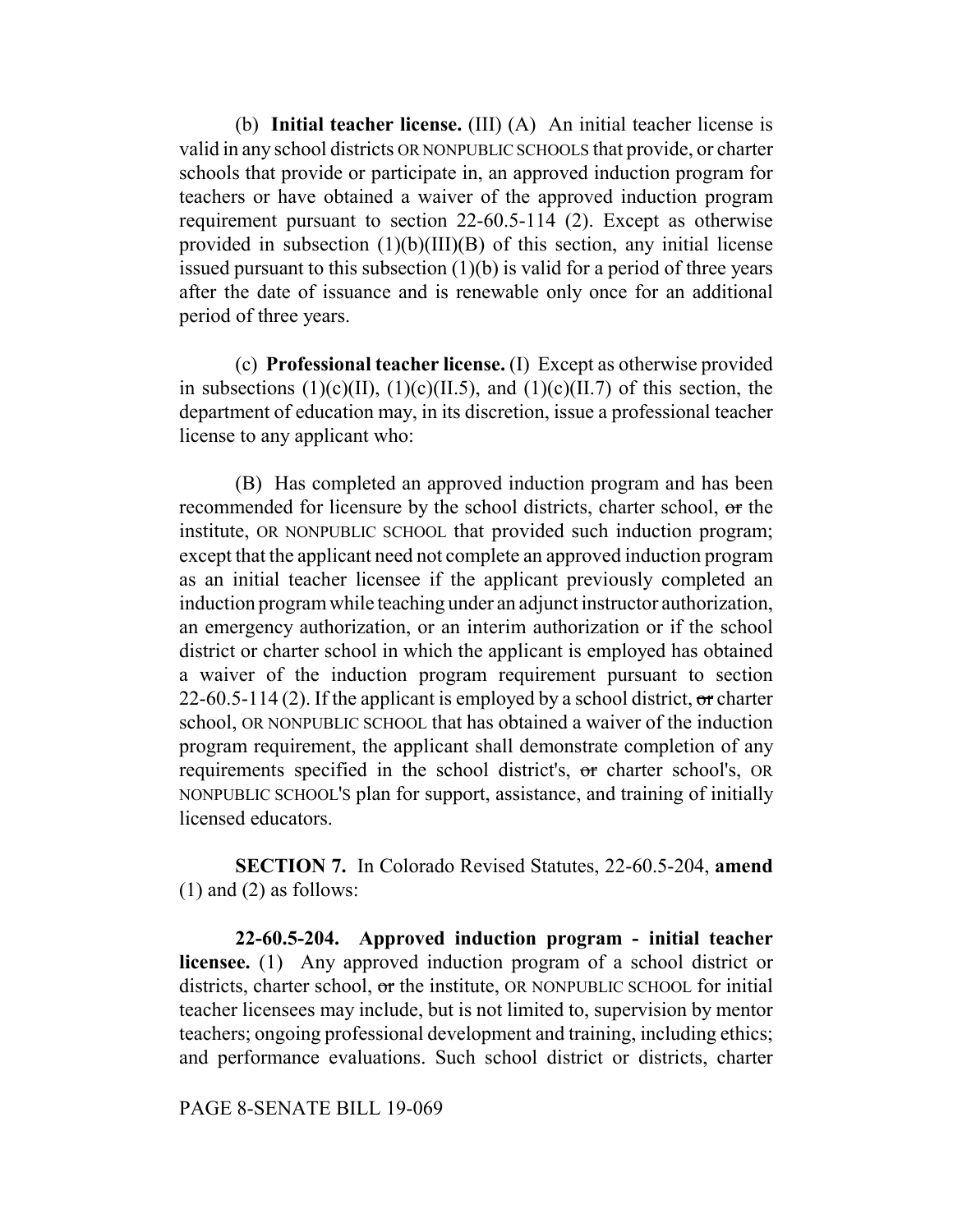school, or the institute, OR NONPUBLIC SCHOOL may enter into agreements with accepted institutions of higher education in regard to the organization, management, and operation of an approved induction program, or any portion thereof. The school district's or districts' performance evaluations must be conducted in accordance with section 22-9-106; however, the state board of education may provide by rule for performance evaluations by mentor teachers.

(2) The approved induction program of any individual initial teacher licensee may be extended if deemed necessary by the school district or districts, charter school, or the institute, OR NONPUBLIC SCHOOL providing such program; however, such program shall not exceed a maximum of three years.

**SECTION 8.** In Colorado Revised Statutes, 22-60.5-207, **add** (3) as follows:

**22-60.5-207. Alternative teacher contracts.** (3) THE PROVISIONS OF THIS SECTION DO NOT APPLY TO ALTERNATIVE TEACHER CONTRACTS ENTERED INTO BY NONPUBLIC SCHOOLS.

**SECTION 9.** In Colorado Revised Statutes, 22-60.5-210, **amend**  $(1)(a)(II)$  and  $(1)(b)(I)(B)$  as follows:

**22-60.5-210. Types of special services licenses issued - term definition.** (1) The department of education is designated as the sole agency authorized to issue the following types of special services licenses to persons of good moral character:

(a) **Initial special services license.** (II) An initial special services license shall be valid in any school districts OR NONPUBLIC SCHOOLS that provide, or charter schools that provide or participate in, an approved induction program for special services providers or have obtained a waiver of the approved induction program requirement pursuant to section 22-60.5-114 (2). Any initial special services license issued pursuant to this subsection  $(1)(a)$  shall be IS valid for a period of three years after the date of issuance and is renewable only once for an additional period of three years; except that, if an initial special services licensee is unable to complete an induction program for reasons other than incompetence, the state board of education may renew the licensee's initial special services

PAGE 9-SENATE BILL 19-069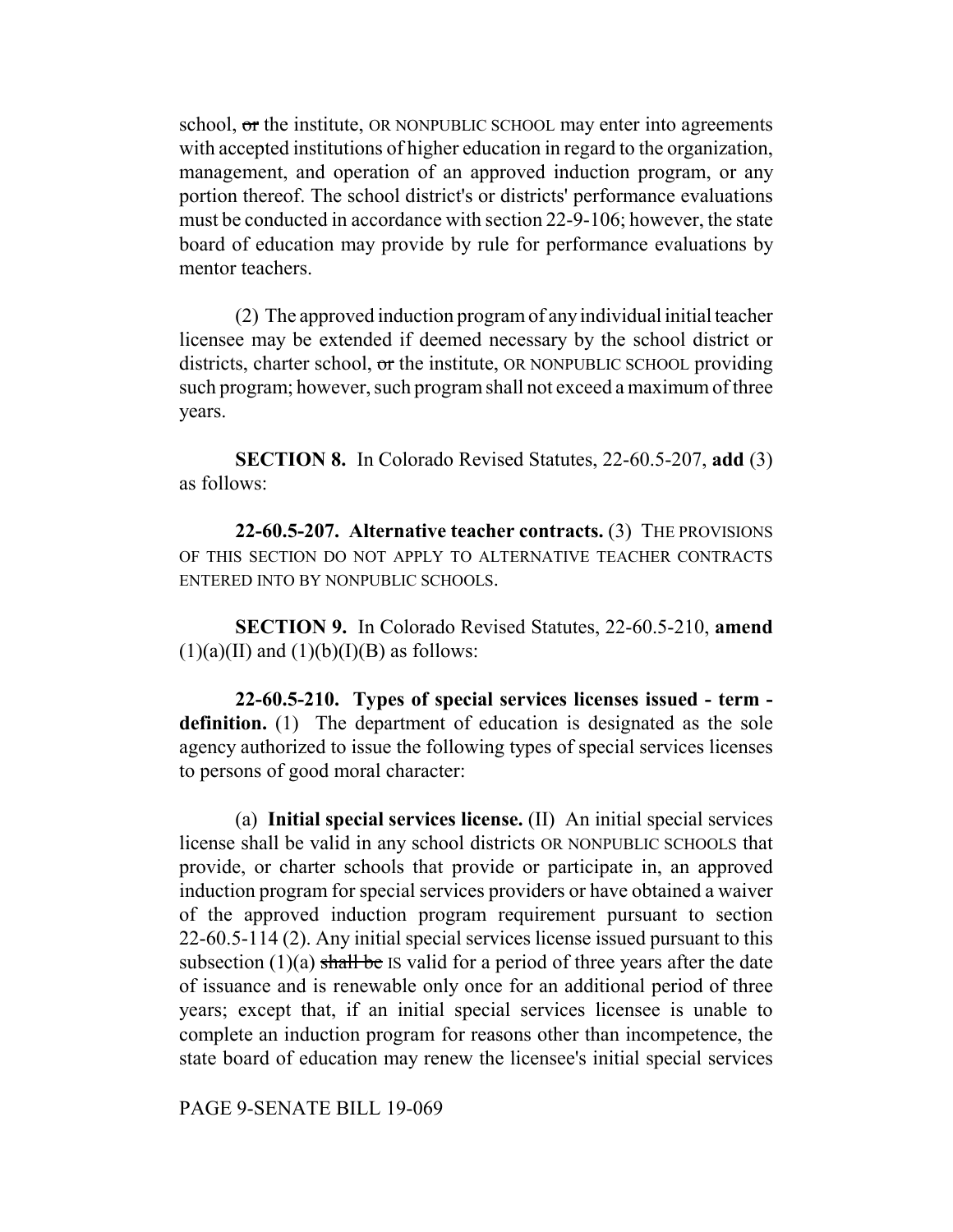license for one or more additional three-year periods upon the initial licensee's showing of good cause for inability to complete an approved induction program.

(b) **Professional special services license.** (I) Except as otherwise provided in subsection  $(1)(b)(I.5)$  of this section, the department of education may, in its discretion, issue a professional special services license to any applicant who:

(B) Has completed an approved induction program for special services providers and has been recommended for licensure by the school district, charter school, or the institute, OR NONPUBLIC SCHOOL that provided such induction program; except that the applicant need not complete an approved induction program as an initial special services licensee if the applicant previously completed an induction program while employed under an emergency authorization or a temporary educator eligibility authorization or if the school district or charter school in which the applicant is employed has obtained a waiver of the induction program requirement pursuant to section 22-60.5-114 (2). If the applicant is employed by a school district, charter school, NONPUBLIC SCHOOL, or the institute that has obtained a waiver of the induction program requirement, the applicant shall demonstrate completion of any requirements specified in the school district's, or charter school's, OR NONPUBLIC SCHOOL'S plan for support, assistance, and training of initially licensed educators.

**SECTION 10.** In Colorado Revised Statutes, 22-60.5-213, **amend** (1) and (2) as follows:

**22-60.5-213. Approved induction programs - initial special services licensees.** (1) Any approved induction program of a school district or districts, or charter school, OR NONPUBLIC SCHOOL for initial special services licensees may include, but shall not be limited to, supervision by mentor special services providers; ongoing professional development and training, including ethics; and performance evaluations. Such school district or districts, charter schools, or the institute, OR NONPUBLIC SCHOOLS may enter into agreements with accepted institutions of higher education in regard to the organization, management, and operation of an approved induction program, or any portion thereof. The school district's or districts' performance evaluations must be conducted in accordance with section 22-9-106; however, the state board of education may provide by rule for

PAGE 10-SENATE BILL 19-069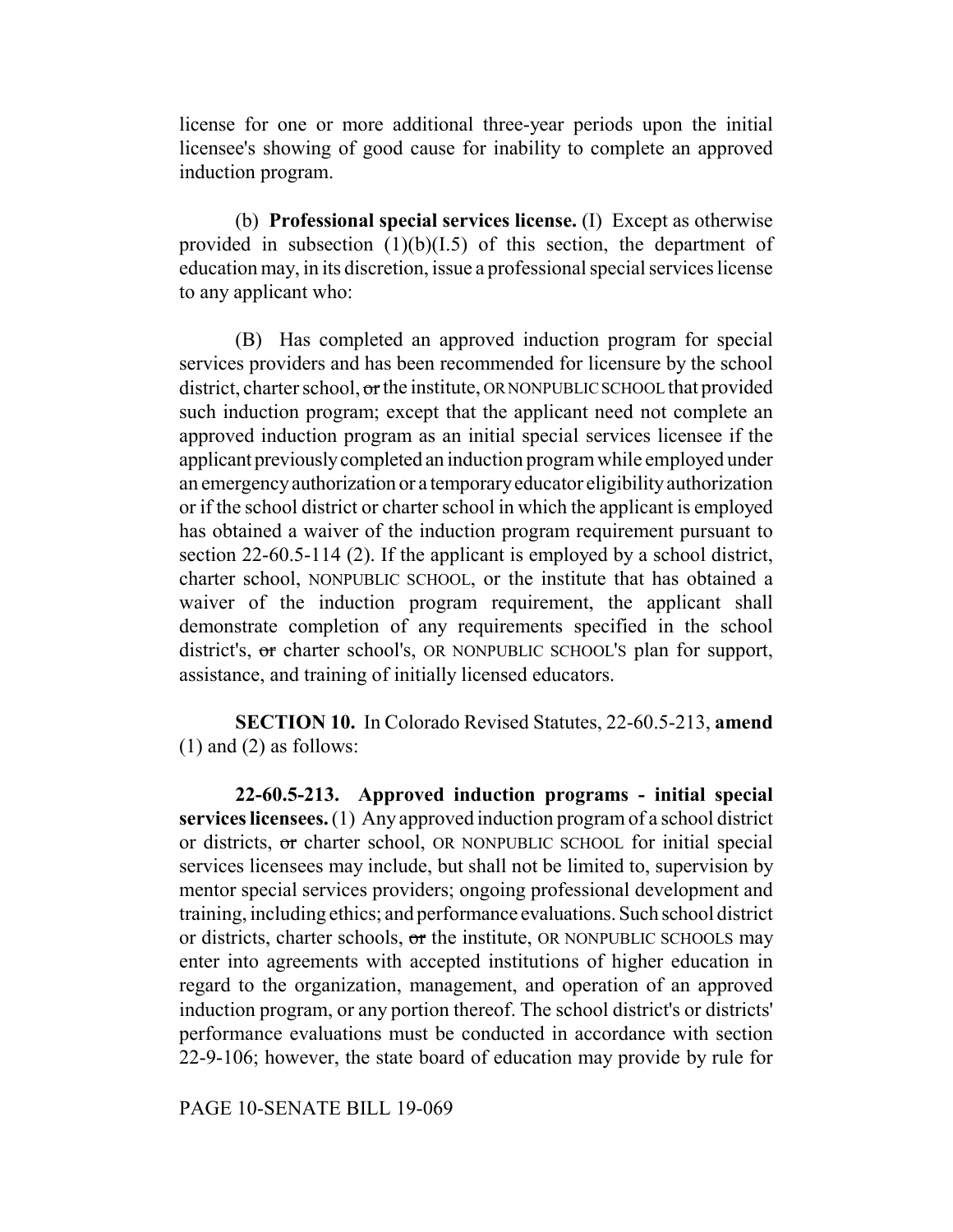performance evaluations by mentor special services providers.

(2) The approved induction program of any initial special services licensee may be extended if deemed necessary by the school district or districts, or charter school, OR NONPUBLIC SCHOOL providing such program; however, such program shall not be extended so that such program exceeds three years.

**SECTION 11.** In Colorado Revised Statutes, 22-60.5-301, **amend**  $(1)(a)(I)(C)$ ,  $(1)(a)(II)$ , and  $(1)(b)(I)(C)$  as follows:

**22-60.5-301. Types of principal licenses issued - term.** (1) The department of education is designated as the sole agency authorized to issue the following principal licenses to persons of good moral character:

(a) **Initial principal license.** (I) The department of education, in its discretion, may issue an initial principal license to any applicant who:

(C) Has completed three or more years of successful experience working with students as a licensed or certificated professional in a public or nonpublic elementary or secondary school in this state or another state OR HAS THREE OR MORE YEARS OF EXPERIENCE WORKING WITH STUDENTS AS A PROFESSIONAL IN A NONPUBLIC SCHOOL;

(II) An initial principal license is valid in any school districts OR NONPUBLIC SCHOOLS that provide, or charter schools that provide or participate in, an approved induction program for principals or have obtained a waiver of the approved induction program requirement pursuant to section 22-60.5-114 (2). Any initial principal license issued pursuant to this subsection  $(1)(a)$  is valid for a period of three years after the date of issuance and is renewable only once for an additional period of three years; except that, if an initial principal licensee is unable to complete an induction program for reasons other than incompetence, the state board of education may renew the licensee's initial principal license for one or more additional three-year periods upon the initial licensee's showing of good cause for inability to complete an approved induction program.

(b) **Professional principal license.** (I) Except as otherwise provided in subsection  $(1)(b)(I.5)$  of this section, the department of education may, in its discretion, issue a professional principal license to any

PAGE 11-SENATE BILL 19-069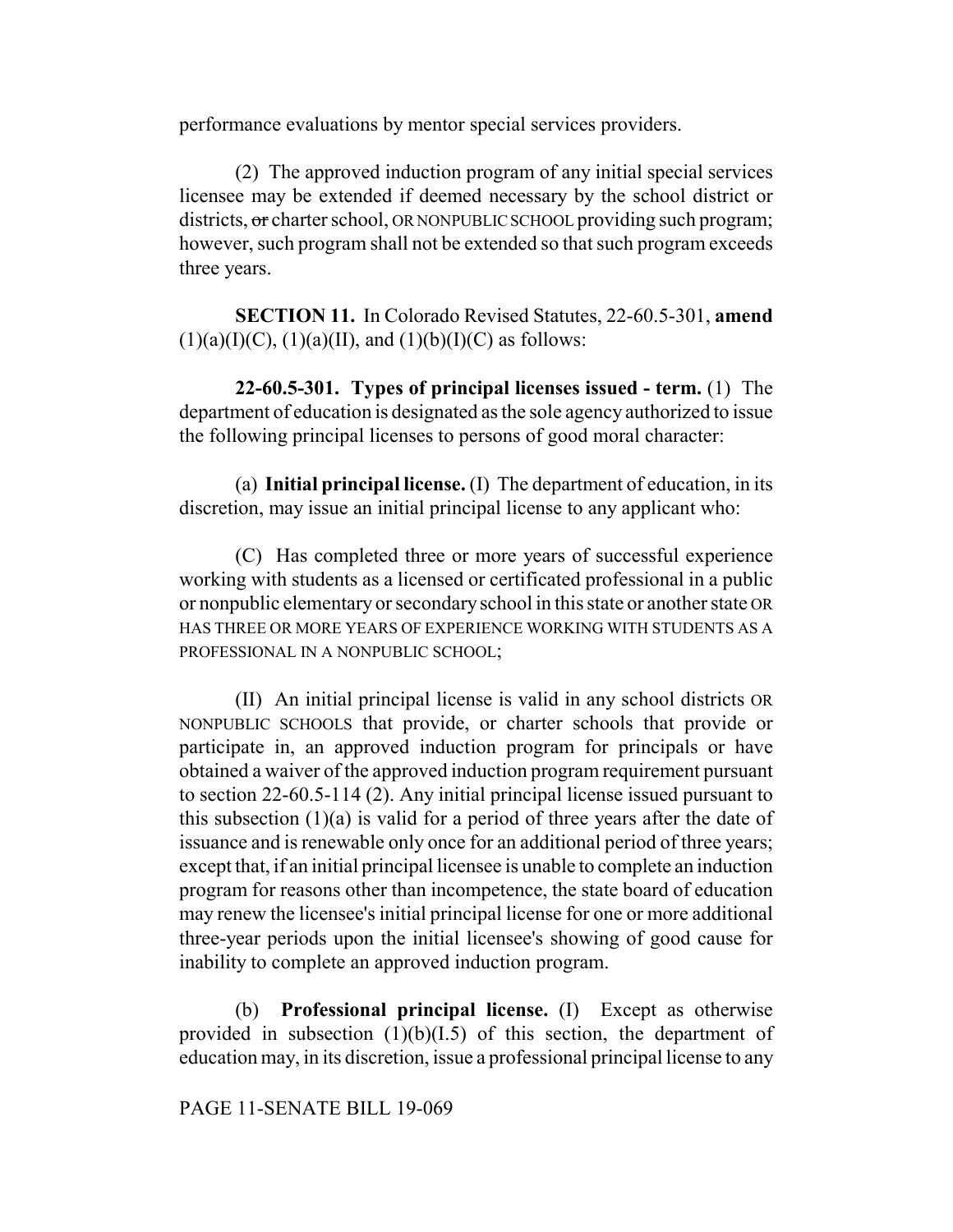applicant who:

(C) Has completed an approved induction program for principals and has been recommended for licensure by the school districts, charter school, or the institute, OR NONPUBLIC SCHOOL that provided such induction program; except that the applicant need not complete an approved induction program as an initial principal licensee if the applicant previously completed an induction program while employed under an emergency authorization or a principal authorization or if the school district or charter school in which the applicant is employed has obtained a waiver of the induction program requirement pursuant to section 22-60.5-114 (2). If the applicant is employed by a school district,  $\sigma$  charter school, OR NONPUBLIC SCHOOL that has obtained a waiver of the induction program requirement, the applicant shall demonstrate completion of any requirements specified in the school district's, charter school's, or the institute's, OR NONPUBLIC SCHOOL'S plan for support, assistance, and training of initially licensed educators.

**SECTION 12.** In Colorado Revised Statutes, 22-60.5-304, **amend** (1) and (2) as follows:

**22-60.5-304. Approved induction programs - initial principal licensees.** (1) Any approved induction program of a school district or districts, charter school, or the institute, OR NONPUBLIC SCHOOL for initial principal licensees may include, but is not limited to, supervision by mentor principals; ongoing professional development and training, including ethics; and performance evaluations. Such school district or districts, charter school, or the institute, OR NONPUBLIC SCHOOL may enter into agreements with accepted institutions of higher education in regard to the organization, management, and operation of an approved induction program, or any portion thereof. The school district's or districts' performance evaluations must be conducted in accordance with section 22-9-106; however, the state board of education may provide by rule for performance evaluations by mentor principals.

(2) The approved induction program of any individual initial principal licensee may be extended if deemed necessary by the school district or districts, charter school, or the institute, OR NONPUBLIC SCHOOL providing such program; however, such program shall not exceed a maximum of three years.

### PAGE 12-SENATE BILL 19-069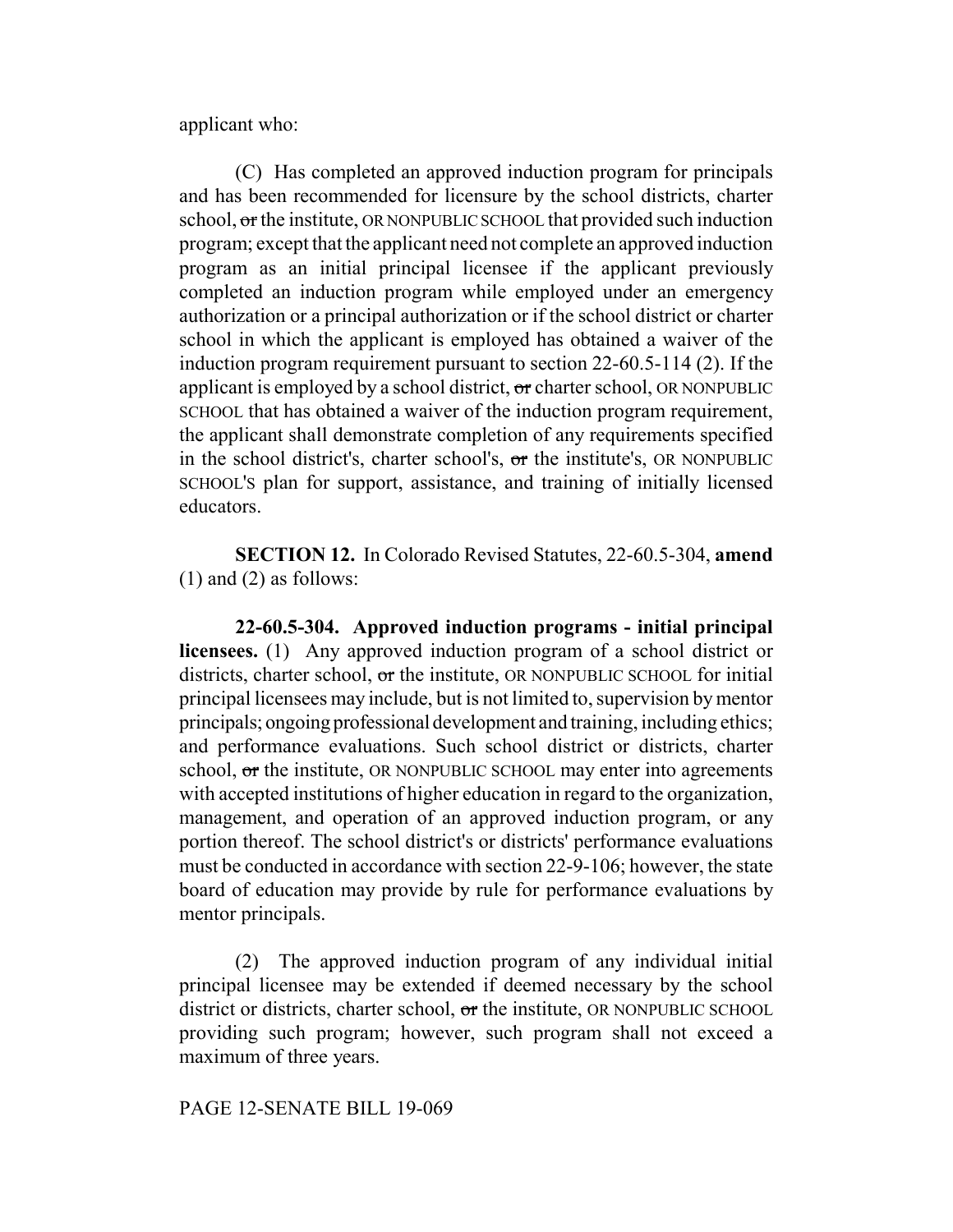**SECTION 13.** In Colorado Revised Statutes, 22-60.5-305.5, **amend** (2), (3) introductory portion, and (4) as follows:

**22-60.5-305.5. Alternative principal preparation program legislative declaration.** (2) A school district or charter school may employ as a principal or a vice-principal a person who holds a principal authorization issued pursuant to section 22-60.5-111 (14). A person who is employed by a school district under a principal authorization may perform the duties of a principal or a vice-principal in a school so long as the person is under the supervision of a professional principal licensee. A PERSON WHO HOLDS A PRINCIPAL AUTHORIZATION ISSUED PURSUANT TO SECTION 22-60.5-111 (14) MAY PARTICIPATE IN AN INDIVIDUALIZED ALTERNATIVE PRINCIPAL PROGRAM OFFERED BY A NONPUBLIC SCHOOL. The school district, charter school, NONPUBLIC SCHOOL, or the institute shall collaborate with the person in designing an individualized alternative principal program, which the person shall complete while employed under the authorization. The school district, charter school, NONPUBLIC SCHOOL, or the institute may work with a governmental, nonprofit, or for-profit entity in designing and implementing the individualized alternative principal program. The individualized alternative principal program is subject to approval by the state board of education as provided in section 22-60.5-111 (14) and in accordance with rules adopted by the state board of education.

(3) In designing an individualized alternative principal program, the school district, or charter school, OR NONPUBLIC SCHOOL shall, at a minimum, ensure that:

(4) In designing an individualized alternative principal program, the school district, charter school, or the institute, OR NONPUBLIC SCHOOL shall assess the needs of the school to which the person employed under the principal authorization would be assigned and ensure that the person receives training that will equip the person to meet the specific needs of the school and the community in which it is located.

**SECTION 14.** In Colorado Revised Statutes, 22-60.5-306, **amend**  $(1)(a)(II)$  and  $(1)(b)(I)(C)$  as follows:

**22-60.5-306. Types of administrator licenses issued - term.** (1) The department of education is designated as the sole agency authorized to issue the following types of administrator licenses to persons of good

## PAGE 13-SENATE BILL 19-069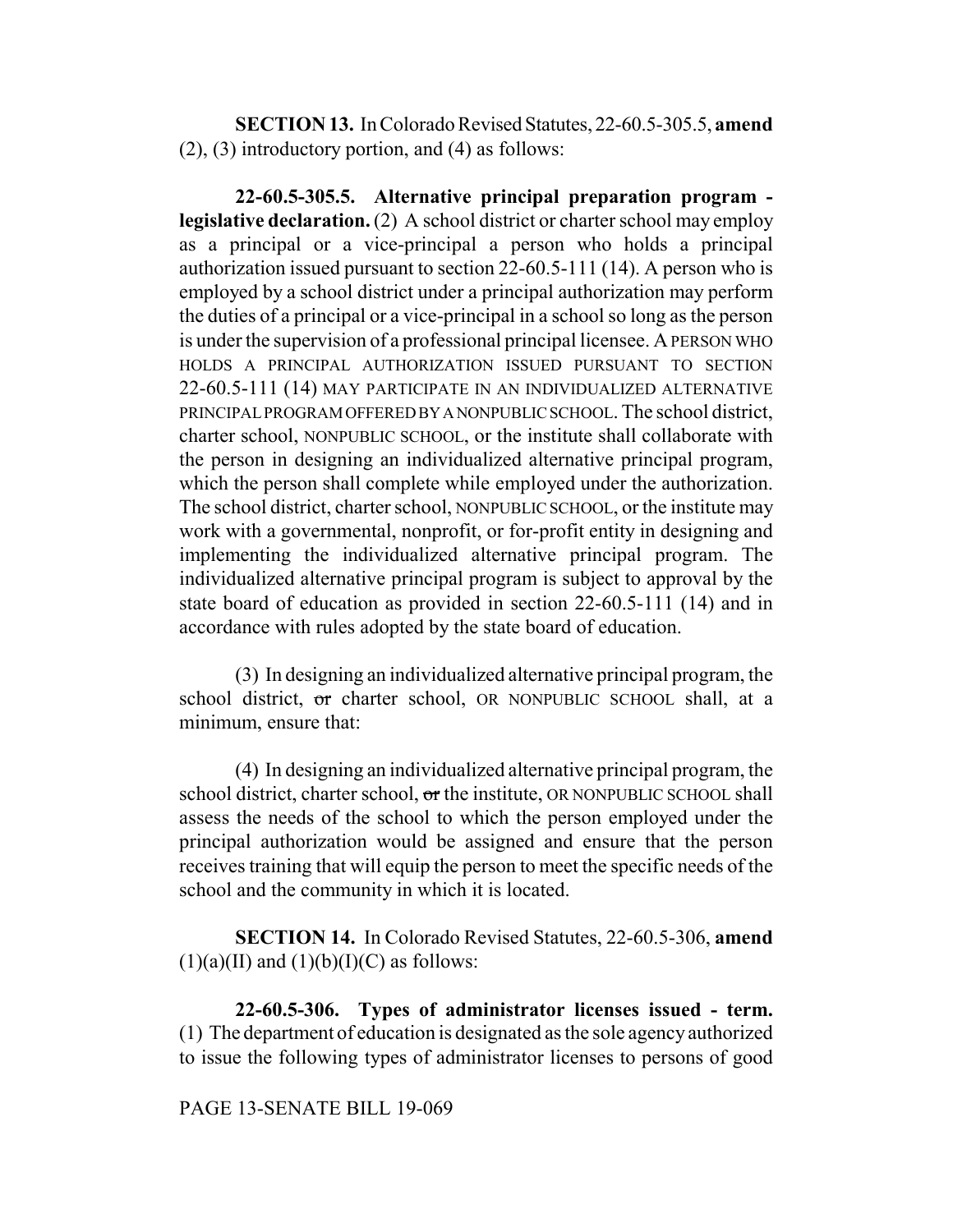moral character:

(a) **Initial administrator license.** (II) An initial administrator license shall be valid in any school districts OR NONPUBLIC SCHOOLS that provide, or charter schools that provide or participate in, an approved induction program for administrators or have obtained a waiver of the approved induction program requirement pursuant to section 22-60.5-114 (2). Any initial administrator license issued pursuant to this subsection (1)(a) shall be valid for a period of three years after the date of issuance and is renewable only once for an additional period of three years; except that, if an initial administrator licensee is unable to complete an induction program for reasons other than incompetence, the state board of education may renew the licensee's initial administrator license for one or more additional three-year periods upon the initial licensee's showing of good cause for inability to complete an approved induction program.

(b) **Professional administrator license.** (I) Except as otherwise provided in subsection  $(1)(b)(I.5)$  of this section, the department of education may, in its discretion, issue a professional administrator license to any applicant who:

(C) Has completed an approved induction program for administrators and has been recommended for licensure by the school districts, charter schools, or the institute, OR NONPUBLIC SCHOOL that provided such induction program; except that the applicant need not complete an approved induction program as an initial administrator licensee if the applicant previously completed an induction program while employed under an emergency authorization or a temporary educator eligibility authorization or if the school district or charter school in which the applicant is employed has obtained a waiver of the induction program requirement pursuant to section 22-60.5-114 (2). If the applicant is employed by a NONPUBLIC SCHOOL, OR BY A school district, a charter school, or the institute that has obtained a waiver of the induction program requirement, the applicant shall demonstrate completion of any requirements specified in the school district's OR NONPUBLIC SCHOOL'S plan for support, assistance, and training of initially licensed educators.

**SECTION 15.** In Colorado Revised Statutes, 22-60.5-309, **amend**  $(1)$  and  $(2)$  as follows:

# PAGE 14-SENATE BILL 19-069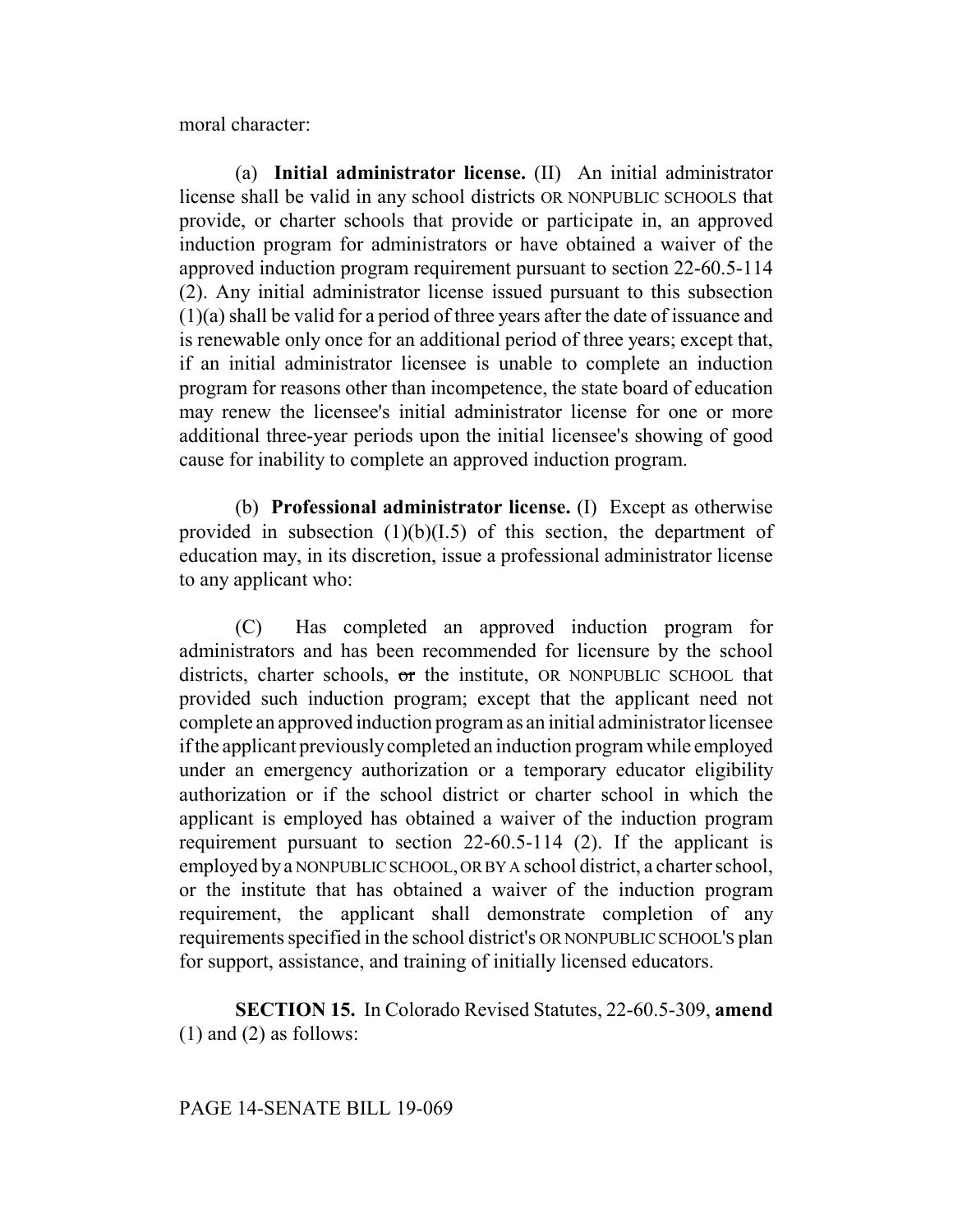**22-60.5-309. Approved induction programs - initial administrator licensees.** (1) Any approved induction program of a school district or districts, charter school, or the institute, OR NONPUBLIC SCHOOL for initial administrator licensees may include, but shall not be limited to, supervision by mentor administrators; ongoing professional development and training, including ethics; and performance evaluations. Such school district or districts, charter school, or the institute, OR NONPUBLIC SCHOOL may enter into agreements with accepted institutions of higher education in regard to the organization, management, and operation of an approved induction program, or any portion thereof. The school district's or districts' performance evaluations must be conducted in accordance with section 22-9-106; however, the state board of education may provide by rule for performance evaluations by mentor administrators.

(2) The approved induction program of any individual initial administrator licensee may be extended if deemed necessary by the school district or districts, charter school, or the institute, OR NONPUBLIC SCHOOL providing such program; however, such program shall not exceed a maximum of three years.

**SECTION 16. Act subject to petition - effective date.** This act takes effect at 12:01 a.m. on the day following the expiration of the ninety-day period after final adjournment of the general assembly (August 2, 2019, if adjournment sine die is on May 3, 2019); except that, if a referendum petition is filed pursuant to section 1 (3) of article V of the state constitution against this act or an item, section, or part of this act within such period, then the act, item, section, or part will not take effect unless